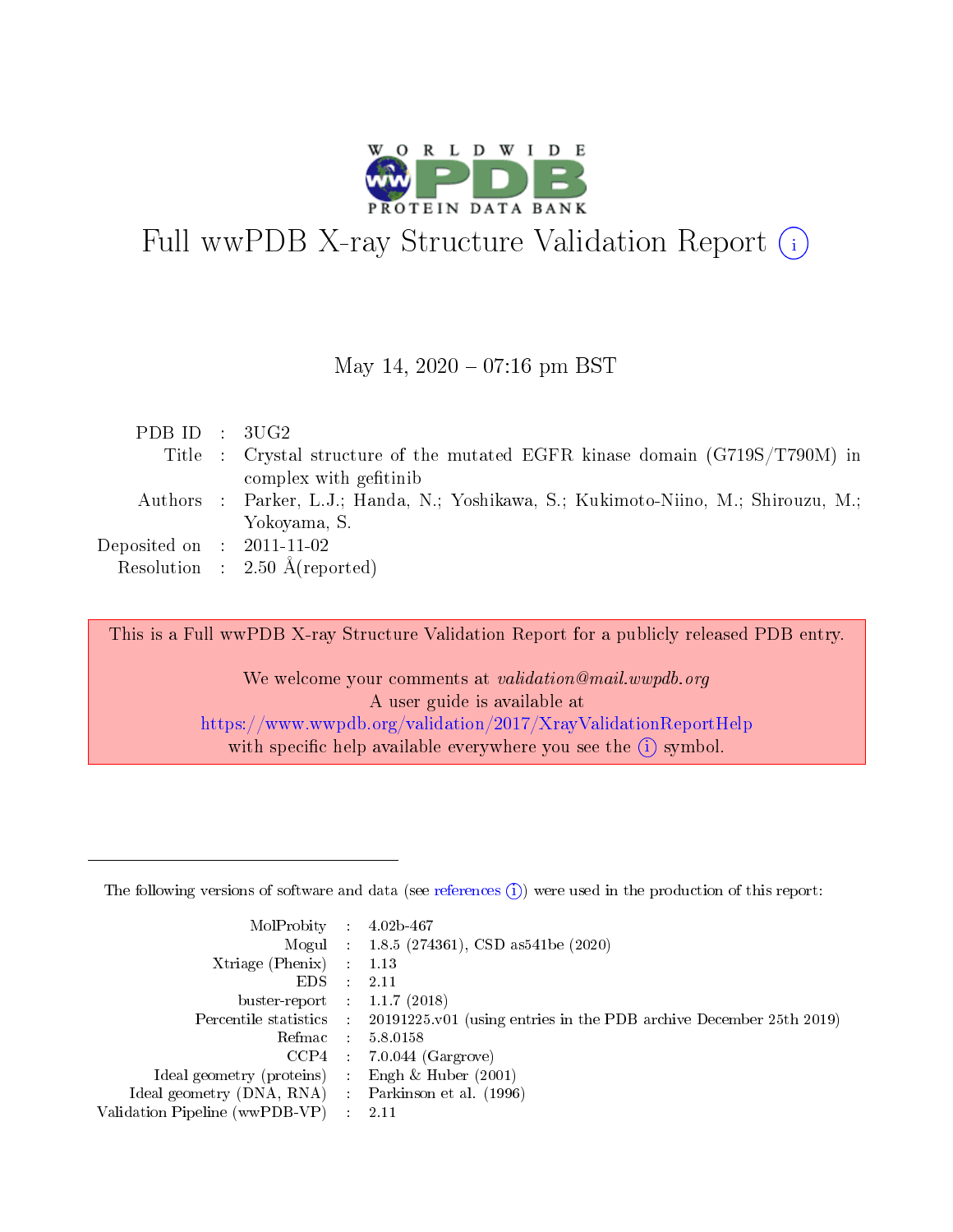# 1 [O](https://www.wwpdb.org/validation/2017/XrayValidationReportHelp#overall_quality)verall quality at a glance  $(i)$

The following experimental techniques were used to determine the structure: X-RAY DIFFRACTION

The reported resolution of this entry is 2.50 Å.

Percentile scores (ranging between 0-100) for global validation metrics of the entry are shown in the following graphic. The table shows the number of entries on which the scores are based.



| Metric                | Whole archive<br>(# $\rm{Entries}$ ) | Similar resolution<br>$(\#\text{Entries}, \text{resolution range}(\text{\AA})\)$ |
|-----------------------|--------------------------------------|----------------------------------------------------------------------------------|
|                       |                                      |                                                                                  |
| $R_{free}$            | 130704                               | $4661 (2.50 - 2.50)$                                                             |
| Clashscore            | 141614                               | $5346$ $(2.50-2.50)$                                                             |
| Ramachandran outliers | 138981                               | $5231 (2.50 - 2.50)$                                                             |
| Sidechain outliers    | 138945                               | $5233(2.50-2.50)$                                                                |
| RSRZ outliers         | 127900                               | $4559(2.50-2.50)$                                                                |

The table below summarises the geometric issues observed across the polymeric chains and their fit to the electron density. The red, orange, yellow and green segments on the lower bar indicate the fraction of residues that contain outliers for  $>=3, 2, 1$  and 0 types of geometric quality criteria respectively. A grey segment represents the fraction of residues that are not modelled. The numeric value for each fraction is indicated below the corresponding segment, with a dot representing fractions  $\epsilon=5\%$  The upper red bar (where present) indicates the fraction of residues that have poor fit to the electron density. The numeric value is given above the bar.

| Mol | $\cap$ hain | Length       | Quality of chain |     |                         |
|-----|-------------|--------------|------------------|-----|-------------------------|
|     |             |              | $2\%$            |     |                         |
|     |             | 99 A<br>- כי | 67%              | 19% | 10%<br>$\bullet\bullet$ |

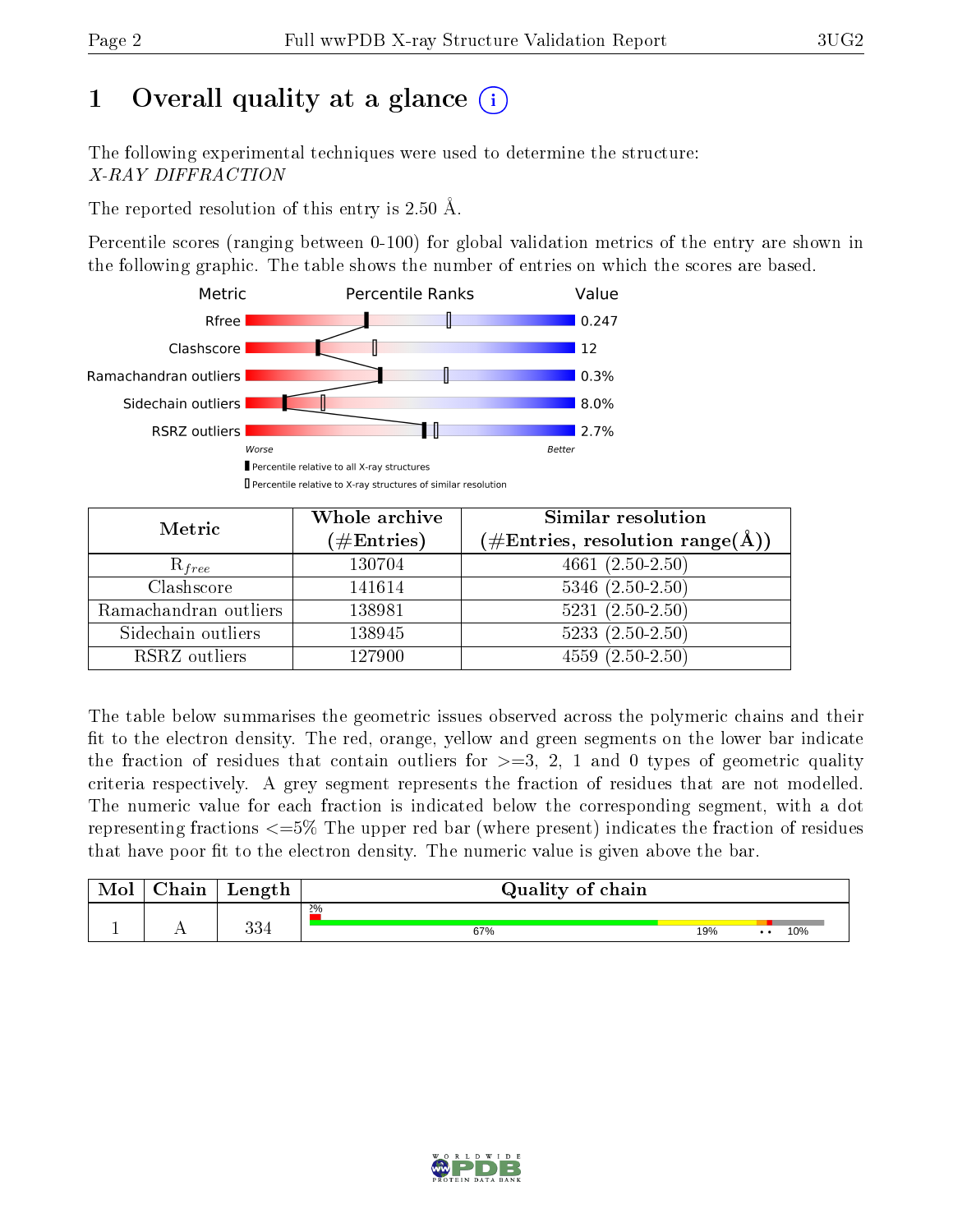# 2 Entry composition (i)

There are 4 unique types of molecules in this entry. The entry contains 2439 atoms, of which 0 are hydrogens and 0 are deuteriums.

In the tables below, the ZeroOcc column contains the number of atoms modelled with zero occupancy, the AltConf column contains the number of residues with at least one atom in alternate conformation and the Trace column contains the number of residues modelled with at most 2 atoms.

Molecule 1 is a protein called Epidermal growth factor receptor.

| Mol | Chain | Residues | Atoms               |       |     |     | ZeroOcc | $\mid$ AltConf $\mid$ Trace |  |  |
|-----|-------|----------|---------------------|-------|-----|-----|---------|-----------------------------|--|--|
|     |       | 299      | Tota.<br><b>234</b> | .506. | 391 | 425 | 19      |                             |  |  |

There are 8 discrepancies between the modelled and reference sequences:

| Chain | Residue | Modelled   | Actual | Comment               | Reference               |
|-------|---------|------------|--------|-----------------------|-------------------------|
| А     | 689     | GLY        |        | <b>EXPRESSION TAG</b> | <b>UNP P00533</b>       |
|       | 690     | ALA        |        | <b>EXPRESSION TAG</b> | <b>UNP P00533</b>       |
| А     | 691     | <b>MET</b> |        | <b>EXPRESSION TAG</b> | <b>UNP P00533</b>       |
|       | 692     | <b>GLY</b> |        | <b>EXPRESSION TAG</b> | <b>UNP P00533</b>       |
|       | 693     | <b>ILE</b> |        | <b>EXPRESSION TAG</b> | <b>UNP P00533</b>       |
|       | 694     | $\rm{ARG}$ |        | <b>EXPRESSION TAG</b> | $\overline{UNP}$ P00533 |
|       | 719     | SER.       | GLY    | ENGINEERED MUTATION   | <b>UNP P00533</b>       |
|       | 790     | <b>MET</b> | THR.   | ENGINEERED MUTATION   | <b>UNP P00533</b>       |

• Molecule 2 is Gefitinib (three-letter code: IRE) (formula:  $C_{22}H_{24}ClFN_4O_3$ ).



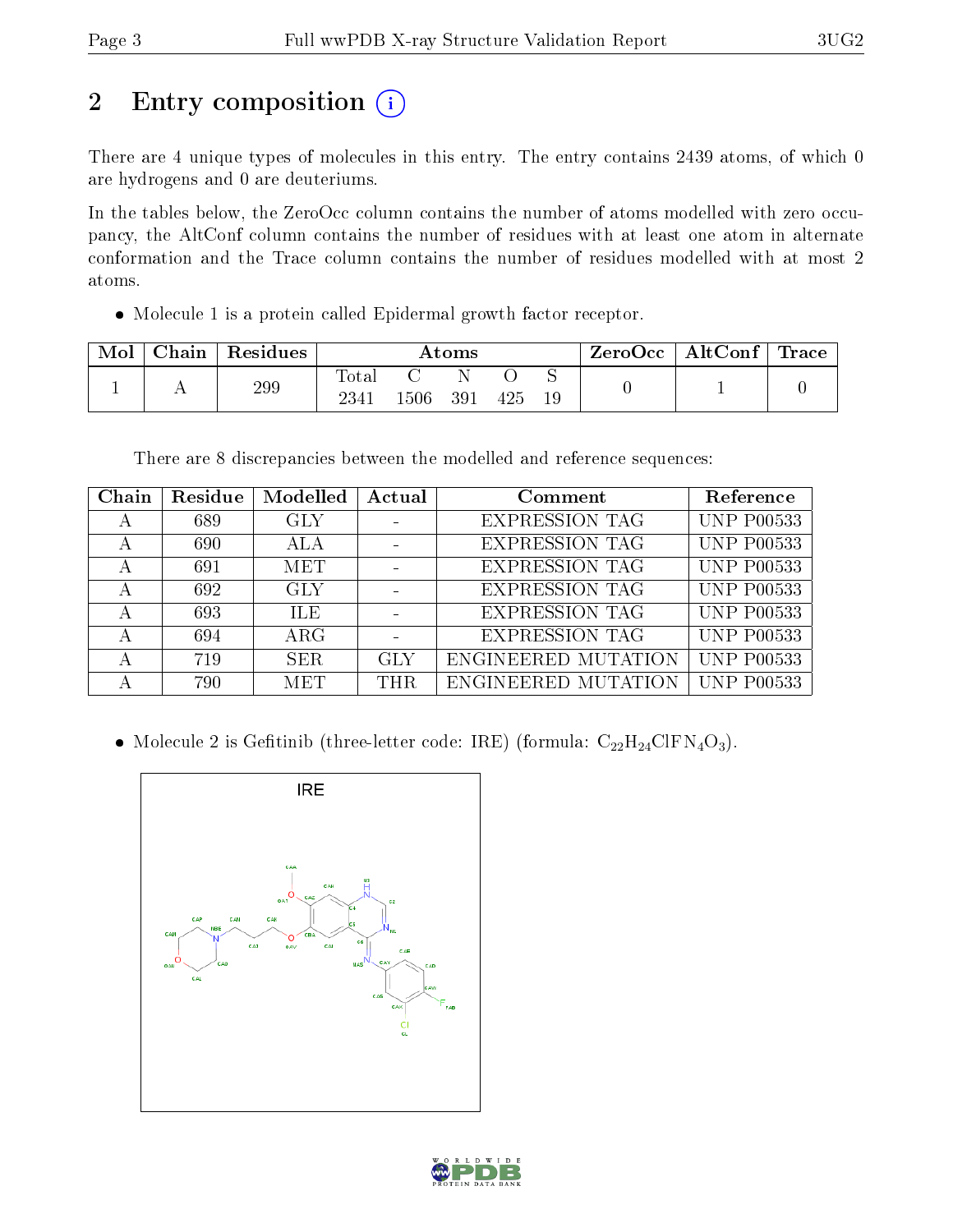| $\operatorname{Mol}$ | $\mid$ Chain $\mid$ Residues | A toms           |  |          |  |  | ZeroOcc   AltConf |  |  |
|----------------------|------------------------------|------------------|--|----------|--|--|-------------------|--|--|
|                      |                              | Total C Cl F N O |  | 22 1 1 4 |  |  |                   |  |  |

 Molecule 3 is 2-(N-MORPHOLINO)-ETHANESULFONIC ACID (three-letter code: MES) (formula:  $C_6H_{13}NO_4S$ ).



| Mol | Chain   Residues | <b>Atoms</b> |  |  |  |  | ZeroOcc   AltConf |
|-----|------------------|--------------|--|--|--|--|-------------------|
|     |                  | Total C N O  |  |  |  |  |                   |
|     |                  |              |  |  |  |  |                   |

 $\bullet\,$  Molecule 4 is water.

| Mol | $\mid$ Chain $\mid$ Residues | Atoms       | ZeroOcc   AltConf |
|-----|------------------------------|-------------|-------------------|
|     |                              | $\rm Total$ |                   |

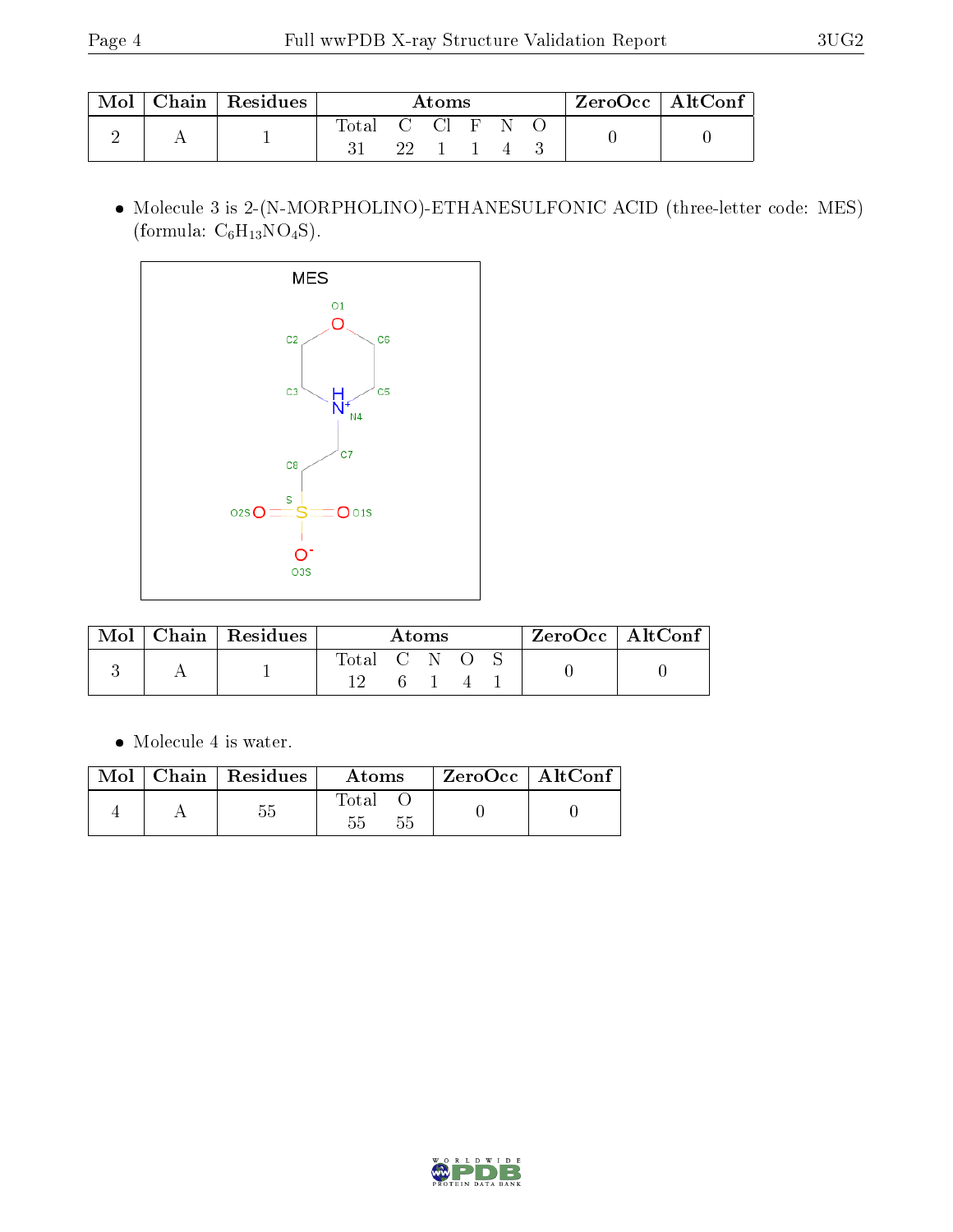## 3 Residue-property plots  $(i)$

These plots are drawn for all protein, RNA and DNA chains in the entry. The first graphic for a chain summarises the proportions of the various outlier classes displayed in the second graphic. The second graphic shows the sequence view annotated by issues in geometry and electron density. Residues are color-coded according to the number of geometric quality criteria for which they contain at least one outlier: green  $= 0$ , yellow  $= 1$ , orange  $= 2$  and red  $= 3$  or more. A red dot above a residue indicates a poor fit to the electron density (RSRZ  $> 2$ ). Stretches of 2 or more consecutive residues without any outlier are shown as a green connector. Residues present in the sample, but not in the model, are shown in grey.



• Molecule 1: Epidermal growth factor receptor

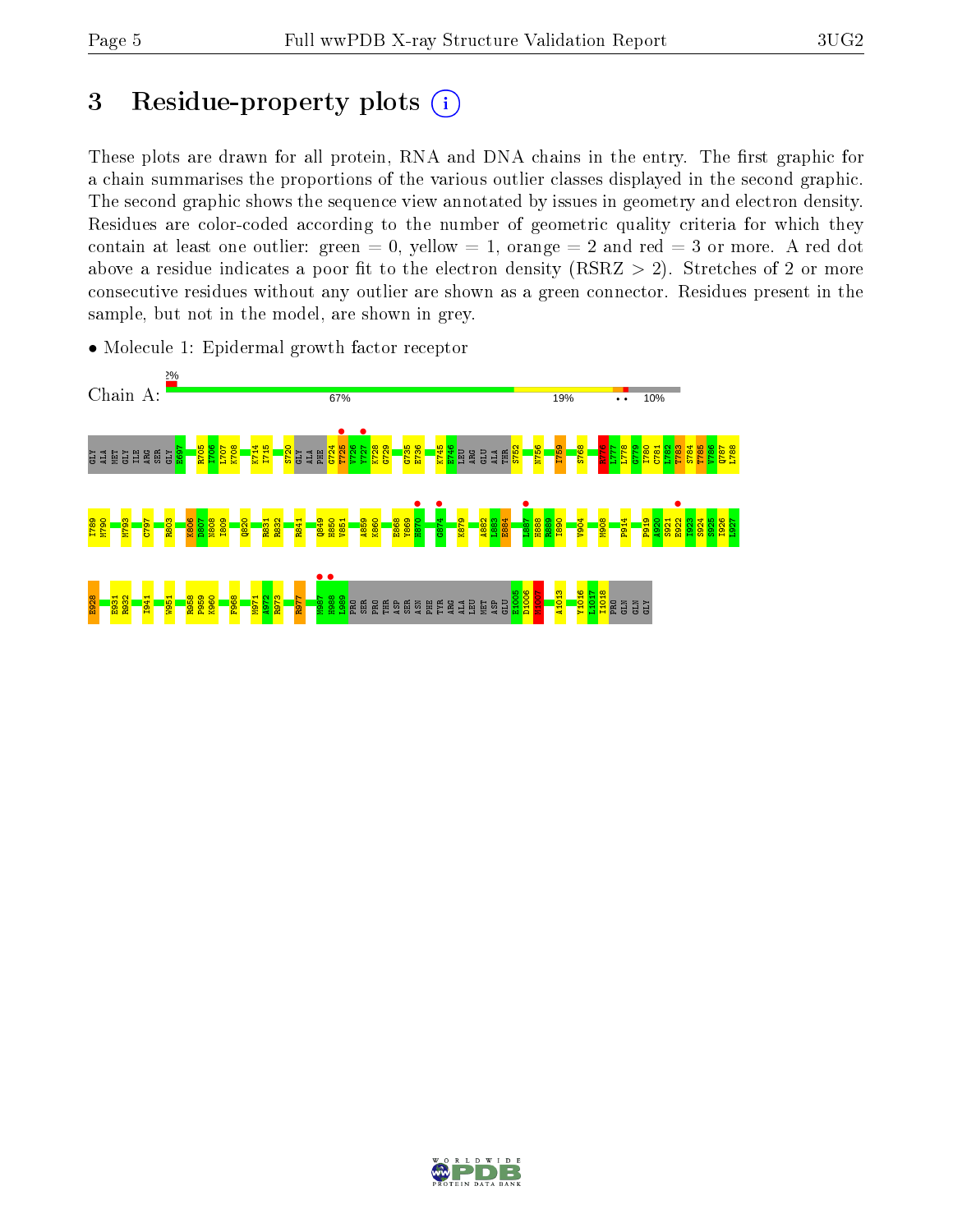# 4 Data and refinement statistics  $(i)$

| Property                                                             | Value                                               | Source     |
|----------------------------------------------------------------------|-----------------------------------------------------|------------|
| Space group                                                          | I 2 3                                               | Depositor  |
| Cell constants                                                       | 143.68Å<br>$\overline{14}3.68\text{\AA}$<br>143.68Å |            |
| a, b, c, $\alpha$ , $\beta$ , $\gamma$                               | $90.00^\circ$<br>$90.00^\circ$<br>$90.00^\circ$     | Depositor  |
| Resolution $(A)$                                                     | $45.45 - 2.50$                                      | Depositor  |
|                                                                      | $45.43 - 2.50$                                      | <b>EDS</b> |
| % Data completeness                                                  | $100.0 (45.45 - 2.50)$                              | Depositor  |
| (in resolution range)                                                | $100.0 (45.43 - 2.50)$                              | <b>EDS</b> |
| $\mathrm{R}_{merge}$                                                 | (Not available)                                     | Depositor  |
| $\mathrm{R}_{sym}$                                                   | 0.09                                                | Depositor  |
| $\sqrt{I/\sigma}(I) > 1$                                             | 8.59 (at $2.51\text{\AA}$ )                         | Xtriage    |
| Refinement program                                                   | REFMAC 5.2.0019                                     | Depositor  |
|                                                                      | $0.186$ , $0.249$                                   | Depositor  |
| $R, R_{free}$                                                        | 0.184<br>0.247                                      | DCC        |
| $R_{free}$ test set                                                  | 871 reflections $(5.05\%)$                          | wwPDB-VP   |
| Wilson B-factor $(A^2)$                                              | 41.4                                                | Xtriage    |
| Anisotropy                                                           | 0.000                                               | Xtriage    |
| Bulk solvent $k_{sol}(e/\mathring{A}^3)$ , $B_{sol}(\mathring{A}^2)$ | 0.35, 41.7                                          | <b>EDS</b> |
| L-test for twinning <sup>2</sup>                                     | $< L >$ = 0.49, $< L2$ > = 0.32                     | Xtriage    |
| Estimated twinning fraction                                          | $0.028$ for $-l,-k,-h$                              | Xtriage    |
| $F_o, F_c$ correlation                                               | 0.95                                                | <b>EDS</b> |
| Total number of atoms                                                | 2439                                                | wwPDB-VP   |
| Average B, all atoms $(A^2)$                                         | 39.0                                                | wwPDB-VP   |

Xtriage's analysis on translational NCS is as follows: The largest off-origin peak in the Patterson function is  $3.56\%$  of the height of the origin peak. No significant pseudotranslation is detected.

<sup>&</sup>lt;sup>2</sup>Theoretical values of  $\langle |L| \rangle$ ,  $\langle L^2 \rangle$  for acentric reflections are 0.5, 0.333 respectively for untwinned datasets, and 0.375, 0.2 for perfectly twinned datasets.



<span id="page-5-1"></span><span id="page-5-0"></span><sup>1</sup> Intensities estimated from amplitudes.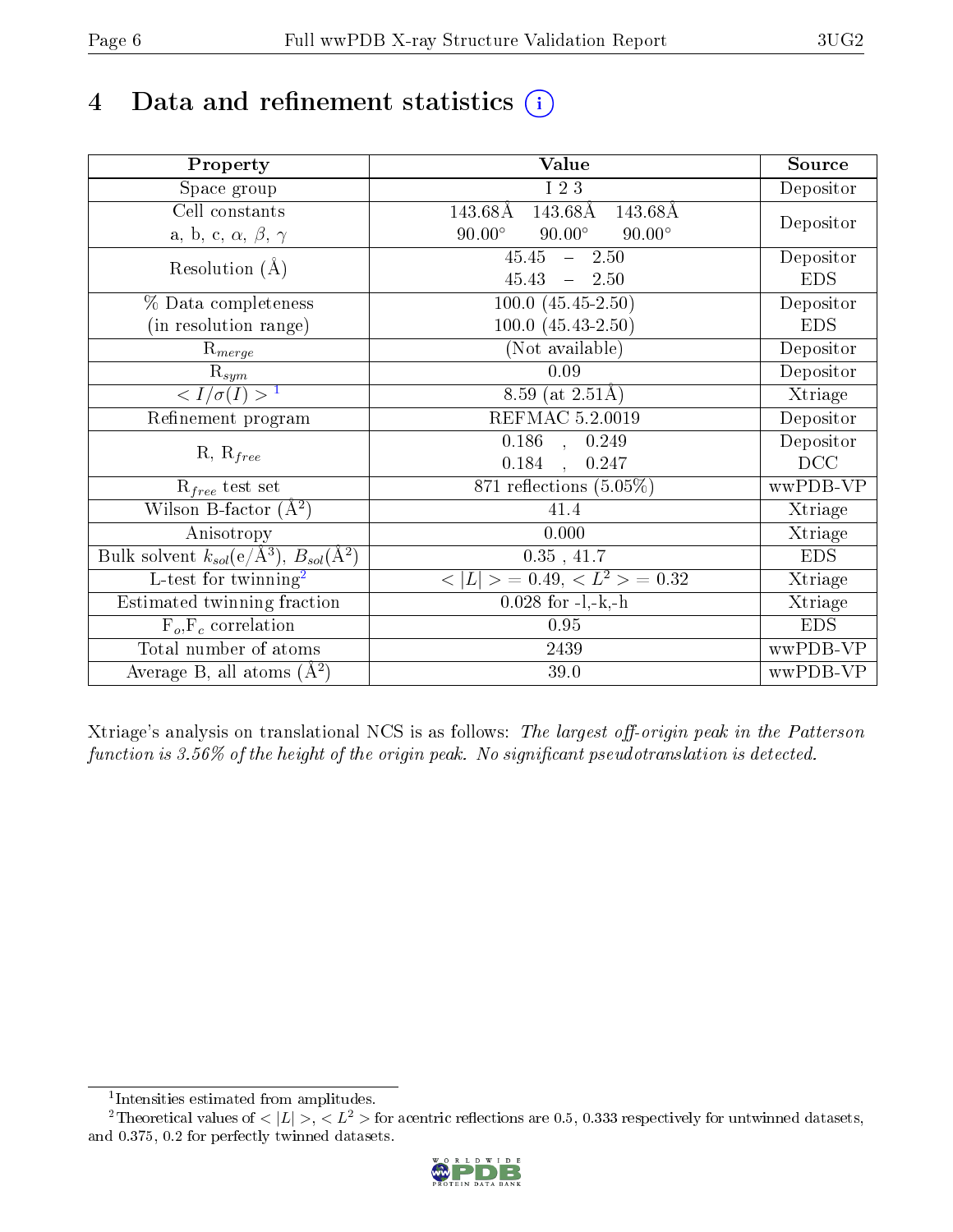# 5 Model quality  $(i)$

## 5.1 Standard geometry  $(i)$

Bond lengths and bond angles in the following residue types are not validated in this section: IRE, MES

The Z score for a bond length (or angle) is the number of standard deviations the observed value is removed from the expected value. A bond length (or angle) with  $|Z| > 5$  is considered an outlier worth inspection. RMSZ is the root-mean-square of all Z scores of the bond lengths (or angles).

| Mol | ' Chain |      | Bond lengths       | Bond angles |                 |  |
|-----|---------|------|--------------------|-------------|-----------------|--|
|     |         | RMSZ | $\ Z\  > 5$        | RMSZ        | $\# Z  > 5$     |  |
|     |         |      | $3/2392$ $(0.1\%)$ | $1.06\,$    | $8/3245(0.2\%)$ |  |

All (3) bond length outliers are listed below:

| Mol | Chain | $\operatorname{Res}$ |       | $\perp$ Type $\parallel$ Atoms | $Z_{-}$ | $\vert$ Observed $(A)$ | Ideal $\rm (\AA$ |
|-----|-------|----------------------|-------|--------------------------------|---------|------------------------|------------------|
|     |       |                      | 4 R.G | $CG-CD$                        | 5.58    | .66                    | 151              |
|     |       | 728                  |       | $CD-CE$ .                      | 5.51    | $1.65\,$               | $1.51\,$         |
|     |       |                      |       | CB-SG-                         | $-5.06$ |                        |                  |

All (8) bond angle outliers are listed below:

| Mol | Chain | Res  | Type       | Atoms                 | Z       | Observed $(^\circ)$ | $Ideal(^o)$ |
|-----|-------|------|------------|-----------------------|---------|---------------------|-------------|
|     | А     | 803  | $\rm{ARG}$ | NE-CZ-NH1             | $-7.32$ | 116.64              | 120.30      |
|     | А     | 958  | $\rm{ARG}$ | NE-CZ-NH1             | 6.87    | 123.74              | 120.30      |
|     | А     | 1007 | <b>MET</b> | $CG-SD-CE$            | 6.49    | 110.59              | 100.20      |
|     | А     | 958  | $\rm{ARG}$ | NE-CZ-NH <sub>2</sub> | $-6.18$ | 117.21              | 120.30      |
|     | А     | 977  | $\rm{ARG}$ | NE-CZ-NH <sub>2</sub> | $-5.88$ | 117.36              | 120.30      |
|     | А     | 735  | <b>GLY</b> | $N$ -CA-C             | $-5.85$ | 98.47               | 113.10      |
|     | А     | 841  | $\rm{ARG}$ | NE-CZ-NH <sub>2</sub> | $-5.23$ | 117.68              | 120.30      |
|     | А     | 832  | $\rm{ARG}$ | NE-CZ-NH1             | 5.04    | 122.82              | 120.30      |

There are no chirality outliers.

There are no planarity outliers.

### $5.2$  Too-close contacts  $(i)$

In the following table, the Non-H and H(model) columns list the number of non-hydrogen atoms and hydrogen atoms in the chain respectively. The H(added) column lists the number of hydrogen atoms added and optimized by MolProbity. The Clashes column lists the number of clashes within

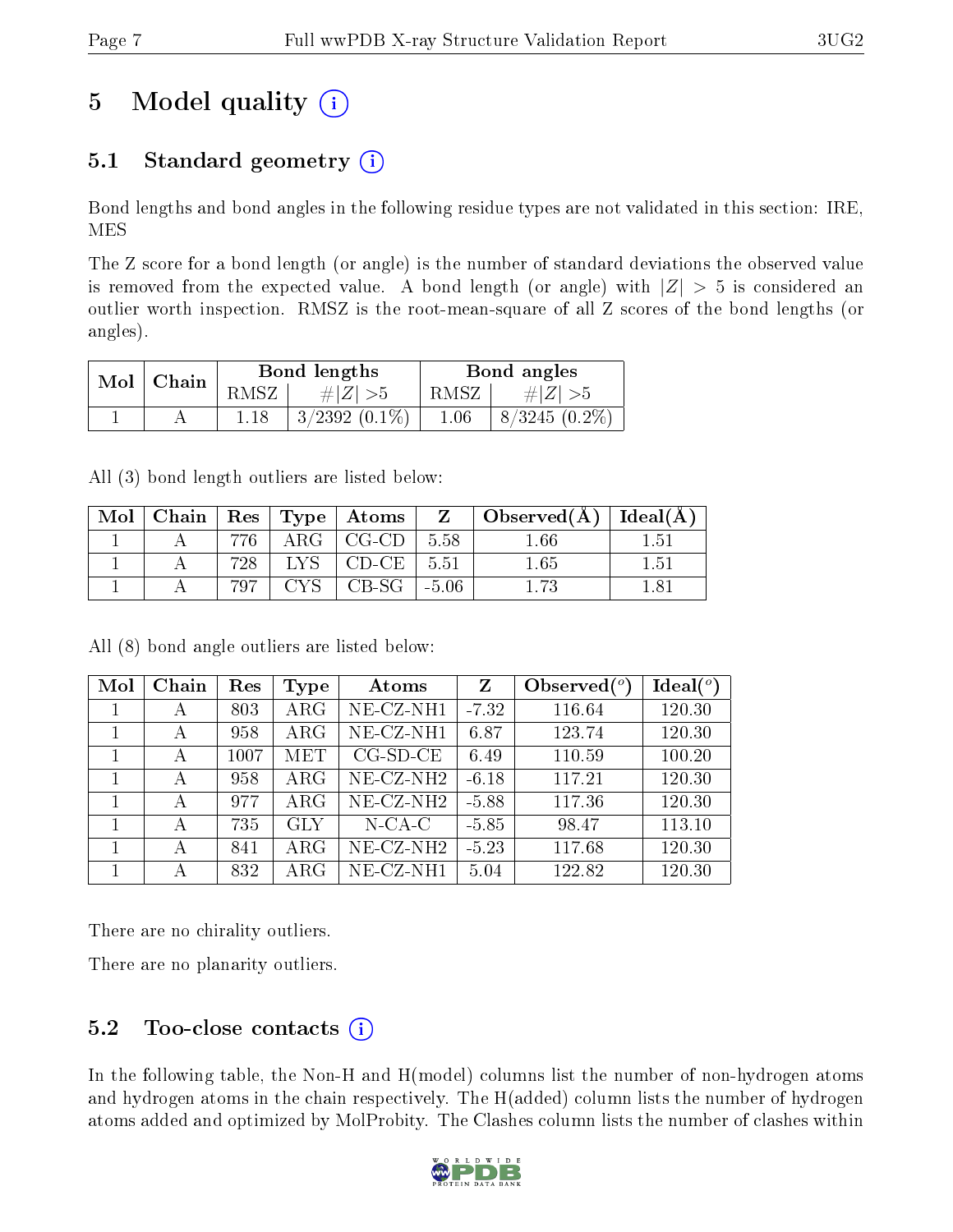| $Mol \vert$ |      |      |    | Chain   Non-H   H(model)   H(added)   Clashes   Symm-Clashes |
|-------------|------|------|----|--------------------------------------------------------------|
|             | 2341 | 2327 | 56 |                                                              |
|             |      |      |    |                                                              |
|             |      |      |    |                                                              |
|             |      |      |    |                                                              |
|             | 2439 | 2363 |    |                                                              |

the asymmetric unit, whereas Symm-Clashes lists symmetry related clashes.

The all-atom clashscore is defined as the number of clashes found per 1000 atoms (including hydrogen atoms). The all-atom clashscore for this structure is 12.

All (56) close contacts within the same asymmetric unit are listed below, sorted by their clash magnitude.

| Atom-1                        | $\boldsymbol{\mathrm{Atom}\text{-}2}$ | Interatomic    | Clash         |  |
|-------------------------------|---------------------------------------|----------------|---------------|--|
|                               |                                       | distance $(A)$ | overlap $(A)$ |  |
| 1:A:919:PRO:HD2               | 1:A:922:GLU:OE1                       | 1.56           | 1.04          |  |
| 1: A:783:THR:HG22             | 1:A:785:THR:O                         | 1.57           | 1.01          |  |
| 1:A:724:GLY:O                 | 1: A: 725: THR: HG22                  | 1.73           | 0.88          |  |
| 1:A:776:ARG:HH11              | 1:A:776:ARG:HG3                       | 1.40           | 0.86          |  |
| 1:A:705:ARG:NH1               | 1: A:1018: ILE: HG21                  | 1.90           | 0.86          |  |
| 1:A:793:MET:H                 | 2:A:1:IRE:H3                          | 1.22           | 0.86          |  |
| 1: A:776:ARG:CG               | 1:A:776:ARG:HH11                      | 1.91           | 0.84          |  |
| 1:A:705:ARG:HH11              | 1:A:1018:ILE:HG21                     | 1.41           | 0.84          |  |
| 1: A: 888: HIS: O             | 1: A:890: ILE: HD12                   | 1.87           | 0.74          |  |
| 1:A:882:ALA:HB1               | 1:A:884:GLU:OE2                       | 1.94           | 0.68          |  |
| 1:A:820:GLN:NE2               | 1:A:851:VAL:H                         | 1.93           | 0.67          |  |
| 1: A:776:ARG:CG               | 1: A:776:ARG:NH1                      | 2.54           | 0.66          |  |
| $1:A:725:THR:H\overline{G}23$ | 1: A:725:THR:O                        | 1.96           | 0.65          |  |
| 1: A:924: SER:O               | 1:A:928:GLU:HG3                       | 1.99           | 0.63          |  |
| 1: A:724: GLY:O               | 1:A:725:THR:CG2                       | 2.47           | 0.63          |  |
| 1:A:705:ARG:HH12              | 1:A:1018:ILE:HD13                     | 1.63           | 0.62          |  |
| 1: A: 1006: ASP: O            | $1: A:1007$ :MET:CE                   | 2.52           | 0.57          |  |
| 1: A:919: PRO:CD              | 1:A:922:GLU:OE1                       | 2.43           | 0.57          |  |
| 1: A:790:MET:HG3              | 2:A:1:IRE:CL                          | 2.42           | 0.57          |  |
| 1: A:768: SER:O               | 1:A:831:ARG:NH2                       | 2.38           | 0.57          |  |
| 1: A: 888: HIS: O             | 1: A:890: ILE: CD1                    | 2.52           | 0.57          |  |
| 1:A:820:GLN:HE22              | 1: A:851:VAL:H                        | 1.53           | 0.56          |  |
| 1: A:715: ILE: HG12           | 1:A:729:GLY:HA2                       | 1.86           | 0.56          |  |
| 1: A:707:LEU:HD12             | 1:A:789:ILE:HD13                      | 1.88           | 0.55          |  |
| 1:A:1006:ASP:O                | 1: A: 1007: MET: HE2                  | 2.06           | 0.55          |  |
| 1: A:924: SER:O               | 1: A:928: GLU:CG                      | 2.55           | 0.54          |  |
| 1: A:959: PRO:HB3             | 4:A:24:HOH:O                          | 2.07           | 0.53          |  |
| 1:A:780:ILE:HG22              | 1: A:788:LEU:CD2                      | 2.39           | 0.53          |  |

Continued on next page...

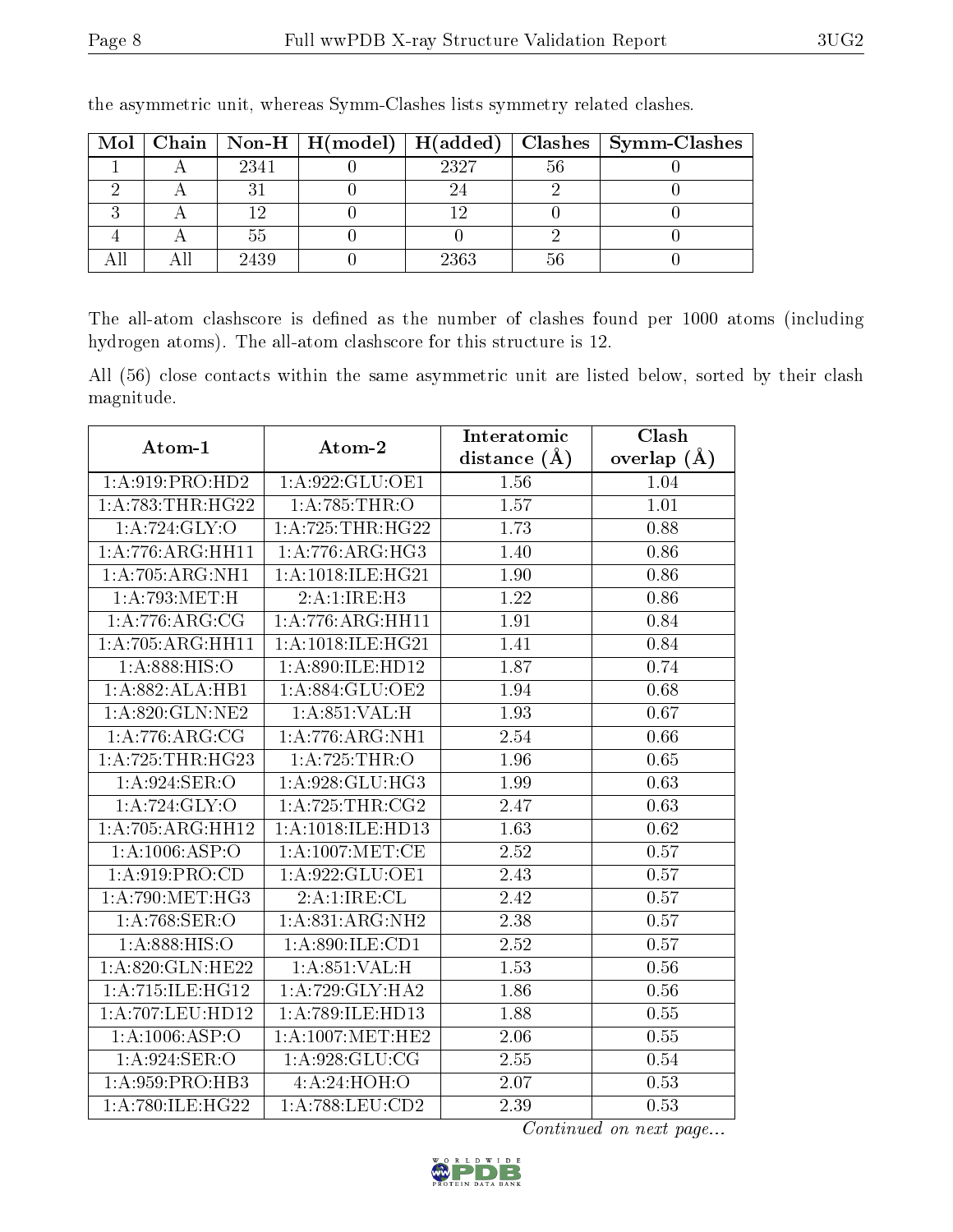| . <i>. .</i>       | $\frac{1}{2}$ $\cdots$ $\frac{1}{2}$ $\cdots$ $\frac{1}{2}$ | Interatomic       | Clash         |
|--------------------|-------------------------------------------------------------|-------------------|---------------|
| Atom-1             | Atom-2                                                      | distance $(A)$    | overlap $(A)$ |
| 1:A:860:LYS:HD2    | 1: A:869:TYR:CZ                                             | 2.45              | 0.52          |
| 1:A:926:ILE:HG23   | 1:A:931:GLU:HB3                                             | 1.91              | 0.51          |
| 1:A:820:GLN:HE22   | 1: A:850: HIS: HA                                           | 1.76              | 0.51          |
| 1: A:931: GLU:O    | 1:A:932:ARG:HD3                                             | $2.12\,$          | 0.50          |
| 1: A:860: LYS:HD2  | 1: A:869:TYR:CE1                                            | 2.46              | 0.50          |
| 1: A:904: VAL:O    | 1: A:908:MET:HG2                                            | 2.11              | 0.50          |
| 1:A:781:CYS:HB3    | 1: A:787: GLN: HB2                                          | 1.93              | 0.49          |
| 1:A:859:ALA:O      | 1: A:860: LYS: HE3                                          | 2.13              | 0.48          |
| 1: A:968: PHE:CD1  | 1: A:971:MET:CE                                             | 2.97              | 0.48          |
| 1:A:932:ARG:HE     | 1: A:951:TRP:HB3                                            | 1.79              | 0.47          |
| 1:A:831:ARG:NH2    | 4: A:49: HOH:O                                              | 2.47              | 0.47          |
| 1:A:745:LYS:O      | 1:A:787:GLN:HA                                              | 2.15              | 0.47          |
| 1:A:752:SER:O      | 1:A:756:ASN:ND2                                             | 2.40              | 0.46          |
| 1:A:705:ARG:NH1    | 1:A:1018:ILE:HD13                                           | 2.30              | 0.45          |
| 1: A:724: GLY:O    | 1:A:725:THR:CB                                              | 2.66              | 0.44          |
| 1:A:736:GLU:OE1    | 1: A:1016:TYR:OH                                            | 2.22              | 0.44          |
| 1:A:776:ARG:NH2    | 1: A:1016:TYR:O                                             | 2.50              | 0.44          |
| 1: A:968: PHE:CD1  | 1:A:971:MET:HE3                                             | $\overline{2}.53$ | 0.44          |
| 1:A:919:PRO:HD2    | 1: A:922: GLU:CD                                            | 2.34              | 0.43          |
| 1: A:888: HIS: CB  | 1:A:890:ILE:HD13                                            | 2.49              | 0.43          |
| 1: A: 1006: ASP:O  | $1:$ A:1007:MET:HE3                                         | 2.19              | 0.42          |
| 1:A:714:LYS:NZ     | 1:A:787:GLN:HE22                                            | 2.17              | 0.42          |
| 1:A:780:ILE:HG22   | 1:A:788:LEU:HD22                                            | 2.00              | 0.41          |
| 1:A:778:LEU:HD21   | 1:A:1013:ALA:HB1                                            | 2.02              | 0.41          |
| 1: A:879: LYS: HD3 | 1: A:914: PRO:O                                             | 2.20              | 0.41          |
| 1:A:884:GLU:OE2    | 1:A:884:GLU:N                                               | 2.45              | 0.41          |
| 1: A: 759: ILE: HA | 1:A:759:ILE:HD12                                            | 1.64              | 0.41          |
| 1:A:806:LYS:HE3    | 1:A:806:LYS:HB3                                             | 1.62              | 0.41          |

Continued from previous page...

There are no symmetry-related clashes.

### 5.3 Torsion angles  $(i)$

#### 5.3.1 Protein backbone (i)

In the following table, the Percentiles column shows the percent Ramachandran outliers of the chain as a percentile score with respect to all X-ray entries followed by that with respect to entries of similar resolution.

The Analysed column shows the number of residues for which the backbone conformation was analysed, and the total number of residues.

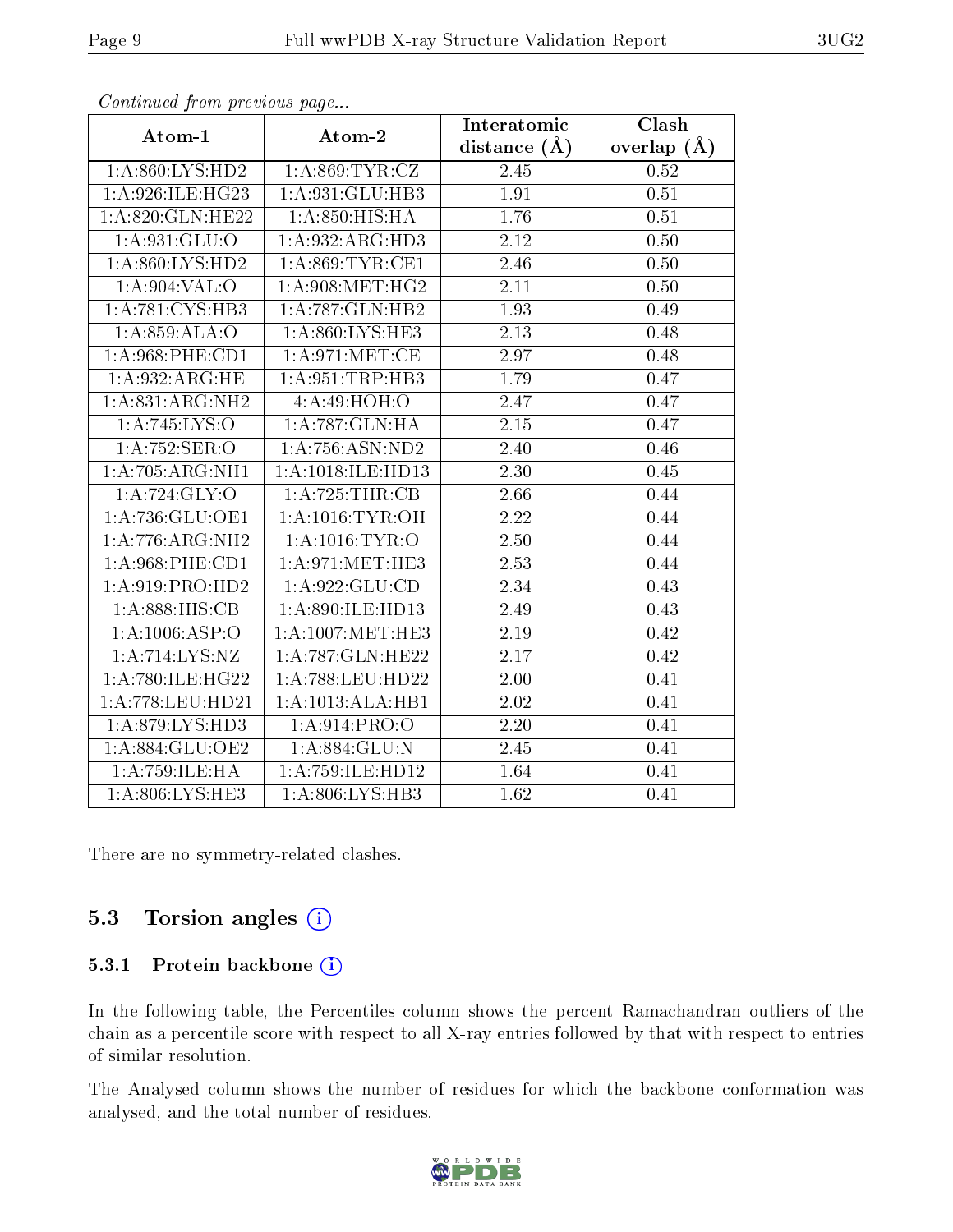|  | $\mid$ Mol $\mid$ Chain $\mid$ Analysed                            |  | Favoured   Allowed   Outliers   Percentiles |  |
|--|--------------------------------------------------------------------|--|---------------------------------------------|--|
|  | $292/334$ $(87\%)$   279 $(96\%)$   12 $(4\%)$   1 $(0\%)$   41 61 |  |                                             |  |

All (1) Ramachandran outliers are listed below:

| Mol | Chain | $\pm$ Res $\pm$ | Type |
|-----|-------|-----------------|------|
|     |       |                 |      |

#### 5.3.2 Protein sidechains (i)

In the following table, the Percentiles column shows the percent sidechain outliers of the chain as a percentile score with respect to all X-ray entries followed by that with respect to entries of similar resolution.

The Analysed column shows the number of residues for which the sidechain conformation was analysed, and the total number of residues.

| Mol   Chain | Rotameric   Outliers   Percentiles<br>Analysed |                    |                                                                                          |  |
|-------------|------------------------------------------------|--------------------|------------------------------------------------------------------------------------------|--|
|             | 251/292 (86\%)                                 | $\frac{231}{92\%}$ | $\begin{array}{ c c c c c c c c c } \hline 1 & 20 & (8\%)& 12 & 23 \ \hline \end{array}$ |  |

All (20) residues with a non-rotameric sidechain are listed below:

| Mol            | Chain              | Res  | $_{\rm Type}$                      |
|----------------|--------------------|------|------------------------------------|
| $\mathbf{1}$   | $\overline{A}$     | 708  | $\overline{\text{LYS}}$            |
| $\mathbf{1}$   | $\overline{\rm A}$ | 720  | SER                                |
| $\mathbf{1}$   | $\overline{A}$     | 759  | ILE                                |
| $\overline{1}$ | $\overline{A}$     | 776  | $\overline{\rm{ARG}}$              |
| $\mathbf{1}$   | $\overline{A}$     | 783  | <b>THR</b>                         |
| $\overline{1}$ | $\overline{A}$     | 784  | $\overline{\text{S}}\text{ER}$     |
| $\mathbf{1}$   | $\overline{\rm A}$ | 785  | <b>THR</b>                         |
| $\overline{1}$ | $\overline{A}$     | 806  | $\overline{\text{LYS}}$            |
| $\overline{1}$ | $\overline{A}$     | 808  | <b>ASN</b>                         |
| $\overline{1}$ | $\overline{A}$     | 809  | ILE                                |
| $\overline{1}$ | $\overline{A}$     | 849  | <b>GLN</b>                         |
| $\mathbf{1}$   | $\overline{A}$     | 868  | GLU                                |
| $\overline{1}$ | $\overline{A}$     | 884  | $\overline{\mathrm{GLU}}$          |
| $\overline{1}$ | $\overline{A}$     | 921  | <b>SER</b>                         |
| $\overline{1}$ | $\overline{A}$     | 928  | $\mathrm{GL}\overline{\mathrm{U}}$ |
| $\mathbf{1}$   | $\overline{A}$     | 941  | ILE                                |
| $\overline{1}$ | $\overline{A}$     | 960  | <b>LYS</b>                         |
| $\mathbf{1}$   | $\overline{A}$     | 973  | $\overline{\rm{A}}\rm{RG}$         |
| $\mathbf{1}$   | $\overline{\rm A}$ | 977  | $\rm{ARG}$                         |
| $\overline{1}$ | $\overline{\rm A}$ | 1007 | MET                                |

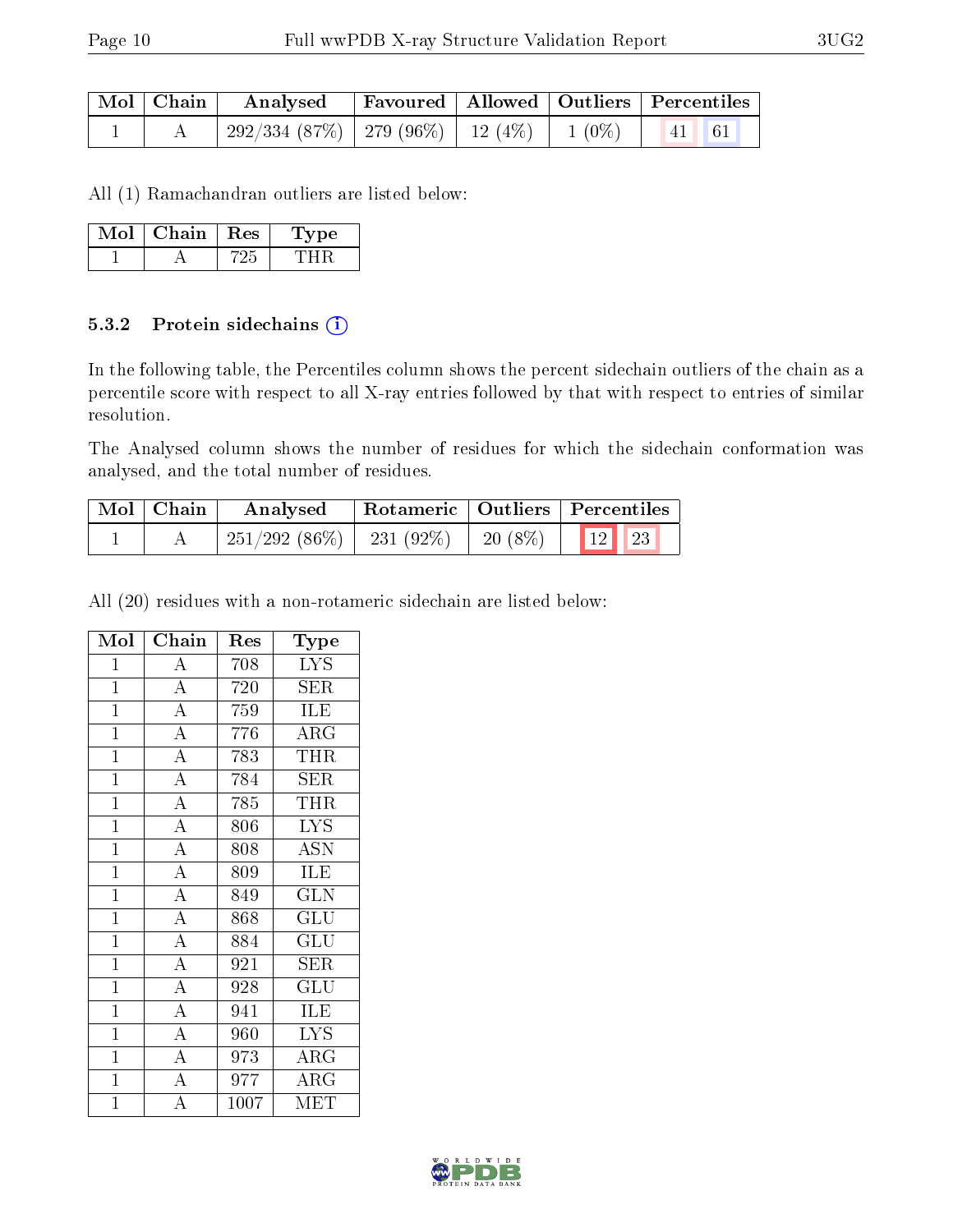Some sidechains can be flipped to improve hydrogen bonding and reduce clashes. All (4) such sidechains are listed below:

| Mol | Chain | Res  | <b>Type</b> |
|-----|-------|------|-------------|
|     |       | 787  | <b>GLN</b>  |
|     |       | 808  | <b>ASN</b>  |
|     |       | 816  | <b>ASN</b>  |
|     |       | ୧ ୨୦ | GL N        |

#### 5.3.3 RNA  $(i)$

There are no RNA molecules in this entry.

#### 5.4 Non-standard residues in protein, DNA, RNA chains  $(i)$

There are no non-standard protein/DNA/RNA residues in this entry.

#### 5.5 Carbohydrates  $(i)$

There are no carbohydrates in this entry.

#### 5.6 Ligand geometry  $(i)$

2 ligands are modelled in this entry.

In the following table, the Counts columns list the number of bonds (or angles) for which Mogul statistics could be retrieved, the number of bonds (or angles) that are observed in the model and the number of bonds (or angles) that are dened in the Chemical Component Dictionary. The Link column lists molecule types, if any, to which the group is linked. The Z score for a bond length (or angle) is the number of standard deviations the observed value is removed from the expected value. A bond length (or angle) with  $|Z| > 2$  is considered an outlier worth inspection. RMSZ is the root-mean-square of all Z scores of the bond lengths (or angles).

| Mol |            |  |      |        |            |      |             |            | $\mid$ Type $\mid$ Chain $\mid$ Res $\mid$ |             | $^+$ Link |  | Bond lengths |  |  | Bond angles |  |
|-----|------------|--|------|--------|------------|------|-------------|------------|--------------------------------------------|-------------|-----------|--|--------------|--|--|-------------|--|
|     |            |  |      |        | Counts     | RMSZ | $\# Z  > 2$ | Counts     | RMSZ                                       | $\# Z  > 2$ |           |  |              |  |  |             |  |
| ◡   | <b>MES</b> |  | 1023 | $\sim$ | 12, 12, 12 | 2.30 | $(8\%)$     | 14, 16, 16 | 3.20                                       | $\sqrt{6}$  |           |  |              |  |  |             |  |
|     | IRE        |  |      | $\sim$ | 34, 34, 34 | 1.24 | $11\%$      | 41,46,46   | 2.46                                       | $1\%$ )     |           |  |              |  |  |             |  |

In the following table, the Chirals column lists the number of chiral outliers, the number of chiral centers analysed, the number of these observed in the model and the number defined in the Chemical Component Dictionary. Similar counts are reported in the Torsion and Rings columns. '-' means no outliers of that kind were identified.

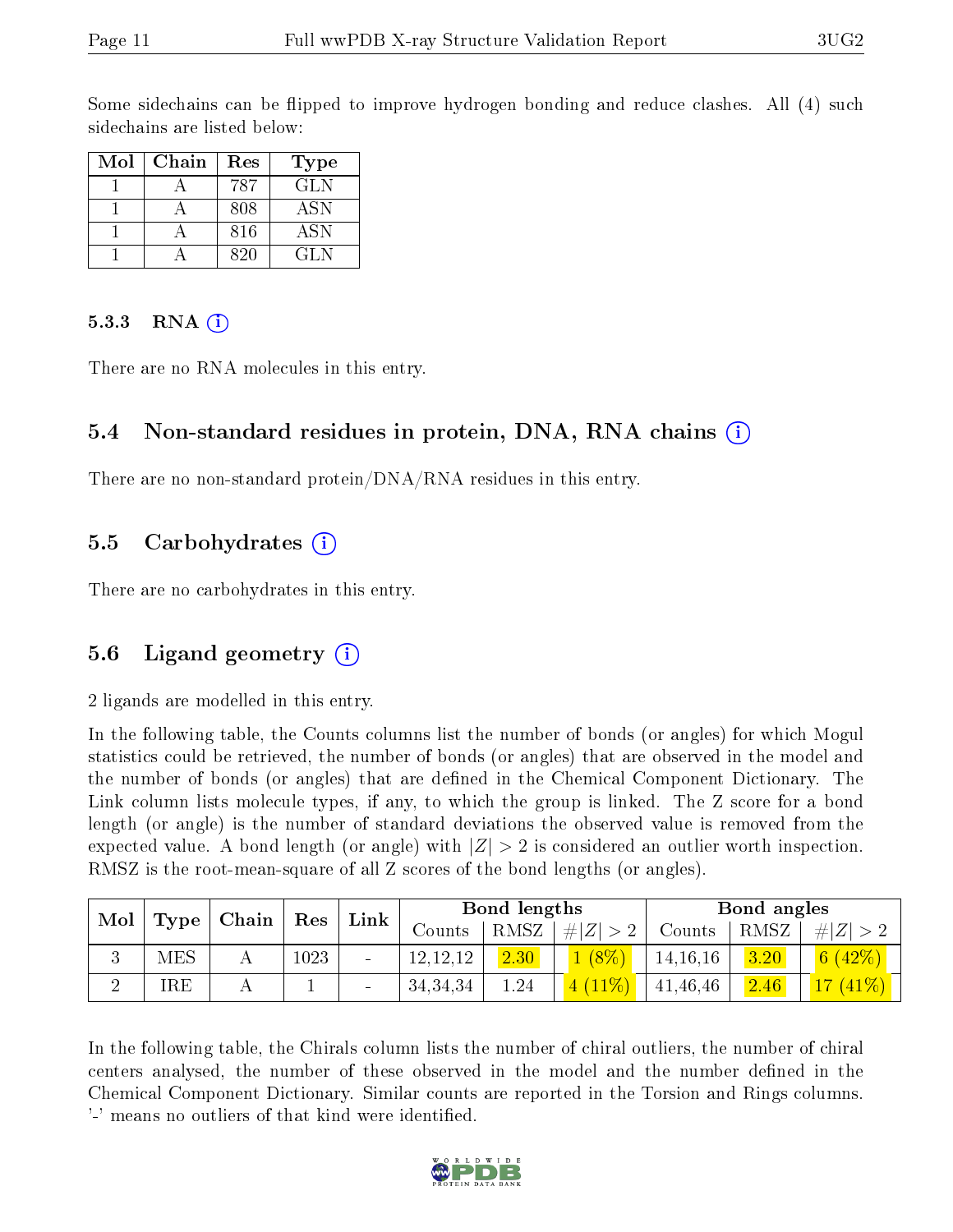| Mol |     | Type   Chain |      |                | Res   Link   Chirals     | <b>Torsions</b>                | Rings |
|-----|-----|--------------|------|----------------|--------------------------|--------------------------------|-------|
|     | MES |              | 1023 | $\sim 100$     | <b>Contract Contract</b> | $2/6/14/14$   $0/1/1/1$        |       |
|     | IRE |              |      | $\blacksquare$ | $\sim$                   | $\frac{5}{11/21/21}$   0/4/4/4 |       |

All (5) bond length outliers are listed below:

| Mol            | Chain | ${\mathop{\mathrm{Res}}\nolimits}$ | Type       | Atoms    | Z       | Observed $(A)$ | Ideal $(A)$ |
|----------------|-------|------------------------------------|------------|----------|---------|----------------|-------------|
|                |       | 1023                               | <b>MES</b> | $CS-S$   | $-7.64$ | 1.66           | 1 77        |
|                |       |                                    | <b>IRE</b> | CAI-CBA  | 3.05    | 1.42           | 1.36        |
| $\overline{2}$ |       |                                    | <b>IRE</b> | CAY-NAS  | $-2.98$ | 1.37           | 1.42        |
| $\overline{2}$ |       |                                    | IRE.       | CAX-CL   | 2.46    | 1.79           | 1.73        |
| - 69           |       |                                    | <b>IRE</b> | $CAH-C4$ | $-2.33$ | 1.38           |             |

All (23) bond angle outliers are listed below:

| Mol            | Chain            | Res          | <b>Type</b> | Atoms       | $Z_{\parallel}$ | Observed $(°)$ | Ideal $(°)$ |
|----------------|------------------|--------------|-------------|-------------|-----------------|----------------|-------------|
| $\overline{2}$ | А                | $\mathbf{1}$ | IRE         | CAP-NBE-CAO | 6.62            | 123.73         | 108.83      |
| $\overline{3}$ | А                | 1023         | <b>MES</b>  | $O3S-S-C8$  | 6.20            | 115.80         | 105.77      |
| $\overline{2}$ | А                | $\mathbf{1}$ | <b>IRE</b>  | $N3-C2-N1$  | $-5.82$         | 119.59         | 128.68      |
| 3              | A                | 1023         | <b>MES</b>  | $O2S-S-C8$  | 5.52            | 113.56         | 106.92      |
| $\overline{3}$ | A                | 1023         | <b>MES</b>  | $C5-N4-C3$  | 5.15            | 120.42         | 108.83      |
| $\overline{2}$ | A                | 1            | <b>IRE</b>  | $C2-N3-C4$  | 4.22            | 121.21         | 115.40      |
| $\overline{2}$ | А                | $\mathbf{1}$ | IRE         | OAT-CAZ-CAH | $-3.92$         | 120.17         | 125.24      |
| 3              | А                | 1023         | <b>MES</b>  | $C7-N4-C5$  | 3.77            | 120.88         | 111.23      |
| $\overline{2}$ | A                | $\mathbf{1}$ | IRE         | $C2-N1-C6$  | 3.74            | 122.20         | 113.45      |
| $\overline{2}$ | А                | $\mathbf{1}$ | <b>IRE</b>  | CAJ-CAN-NBE | $-3.71$         | 104.48         | 113.84      |
| $\overline{2}$ | А                | $\mathbf{1}$ | <b>IRE</b>  | FAB-CAW-CAX | $-3.62$         | 115.64         | 118.98      |
| $\overline{2}$ | $\bf{A}$         | $\mathbf{1}$ | <b>IRE</b>  | CAG-CAX-CL  | 3.60            | 124.30         | 118.49      |
| $\overline{2}$ | А                | $\mathbf{1}$ | <b>IRE</b>  | OAT-CAZ-CBA | 3.59            | 120.41         | 115.41      |
| $\overline{2}$ | $\boldsymbol{A}$ | $\mathbf{1}$ | <b>IRE</b>  | C6-NAS-CAY  | 3.01            | 127.81         | 121.49      |
| 3              | А                | 1023         | <b>MES</b>  | $C7-N4-C3$  | 2.91            | 118.67         | 111.23      |
| $\overline{2}$ | А                | 1            | IRE         | CAW-CAX-CL  | $-2.89$         | 116.28         | 119.78      |
| $\overline{2}$ | А                | $\mathbf{1}$ | IRE         | CAN-NBE-CAP | 2.81            | 118.43         | 111.23      |
| 3              | А                | 1023         | <b>MES</b>  | $O2S-S-O1S$ | $-2.80$         | 104.27         | 113.95      |
| $\overline{2}$ | А                | $\mathbf{1}$ | IRE         | CAK-OAV-CBA | 2.75            | 124.41         | 117.69      |
| $\overline{2}$ | А                | $\mathbf{1}$ | IRE         | $C5-C6-N1$  | $-2.59$         | 119.35         | 122.43      |
| $\overline{2}$ | А                | $\mathbf{1}$ | <b>IRE</b>  | CAN-NBE-CAO | 2.58            | 117.83         | 111.23      |
| $\overline{2}$ | А                | $\mathbf{1}$ | <b>IRE</b>  | CAM-OAU-CAL | 2.23            | 117.33         | 109.89      |
| $\overline{2}$ | A                | $\mathbf{1}$ | IRE         | FAB-CAW-CAD | 2.10            | 123.28         | 118.59      |

There are no chirality outliers.

All (7) torsion outliers are listed below:

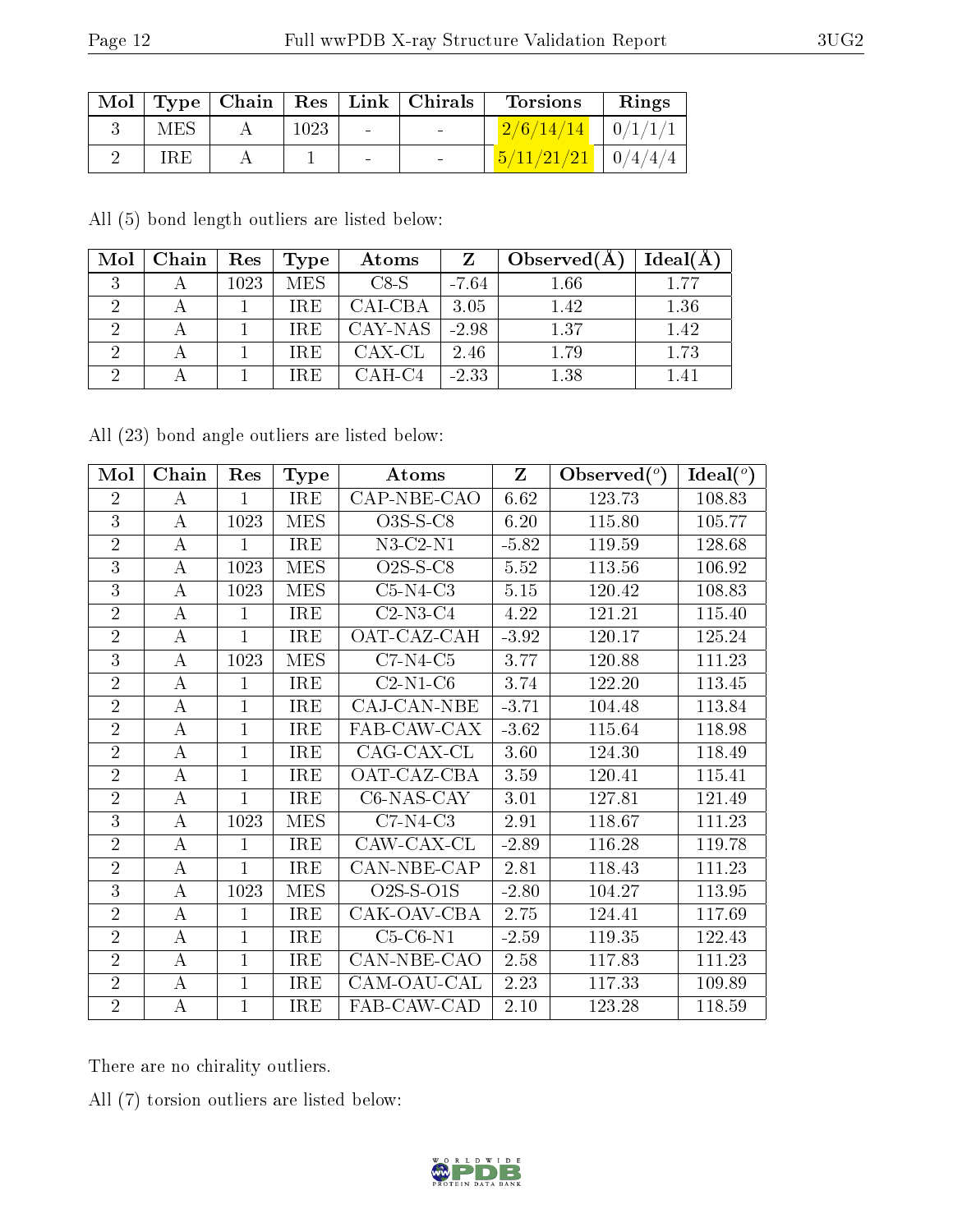| Mol | Chain | Res  | Type       | Atoms           |
|-----|-------|------|------------|-----------------|
| 3   |       | 1023 | <b>MES</b> | $C8-C7-N4-C5$   |
| 2   |       |      | IRE.       | CAJ-CAN-NBE-CAO |
| 3   |       | 1023 | <b>MES</b> | C8-C7-N4-C3     |
| 2   |       |      | <b>IRE</b> | CAJ-CAK-OAV-CBA |
| 2   |       |      | <b>IRE</b> | CAK-CAJ-CAN-NBE |
| 2   |       |      | <b>IRE</b> | CBA-CAZ-OAT-CAA |
| 2   |       |      | IRE.       | CAH-CAZ-OAT-CAA |

There are no ring outliers.

1 monomer is involved in 2 short contacts:

|  |  | Mol   Chain   Res   Type   Clashes   Symm-Clashes |
|--|--|---------------------------------------------------|
|  |  |                                                   |

The following is a two-dimensional graphical depiction of Mogul quality analysis of bond lengths, bond angles, torsion angles, and ring geometry for all instances of the Ligand of Interest. In addition, ligands with molecular weight > 250 and outliers as shown on the validation Tables will also be included. For torsion angles, if less then 5% of the Mogul distribution of torsion angles is within 10 degrees of the torsion angle in question, then that torsion angle is considered an outlier. Any bond that is central to one or more torsion angles identified as an outlier by Mogul will be highlighted in the graph. For rings, the root-mean-square deviation (RMSD) between the ring in question and similar rings identified by Mogul is calculated over all ring torsion angles. If the average RMSD is greater than 60 degrees and the minimal RMSD between the ring in question and any Mogul-identified rings is also greater than 60 degrees, then that ring is considered an outlier. The outliers are highlighted in purple. The color gray indicates Mogul did not find sufficient equivalents in the CSD to analyse the geometry.

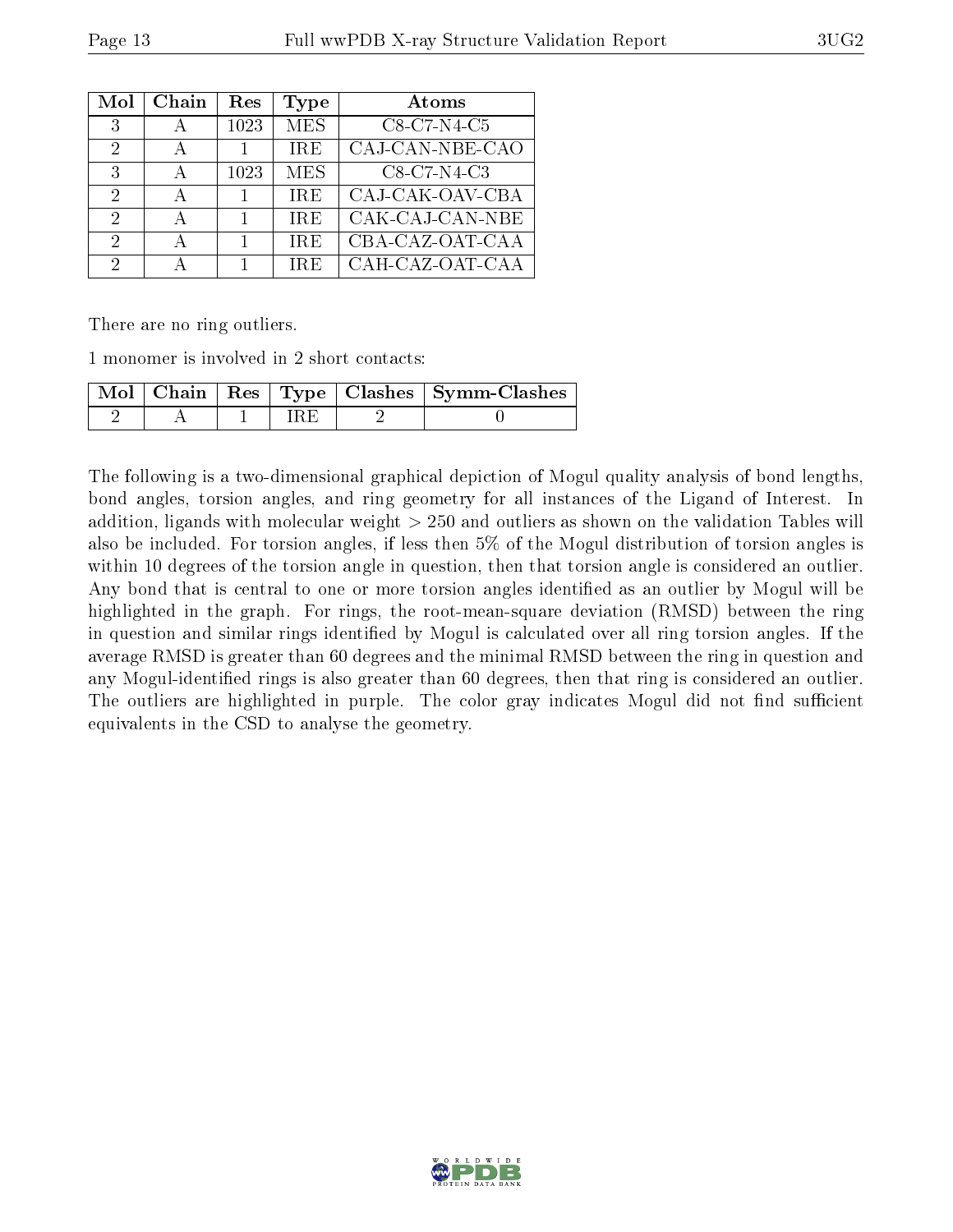

### 5.7 [O](https://www.wwpdb.org/validation/2017/XrayValidationReportHelp#nonstandard_residues_and_ligands)ther polymers (i)

There are no such residues in this entry.

### 5.8 Polymer linkage issues (i)

There are no chain breaks in this entry.

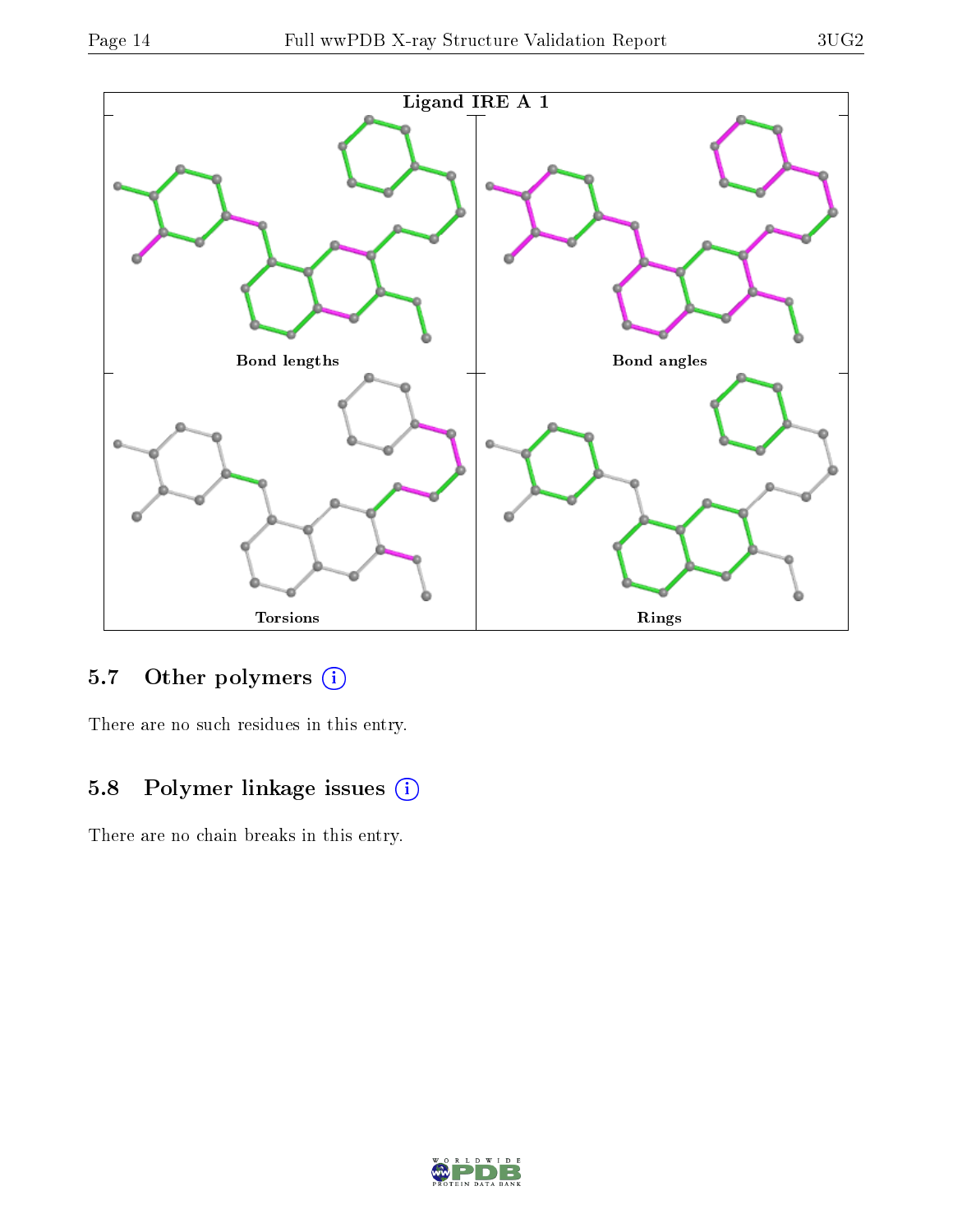## 6 Fit of model and data  $\left( \cdot \right)$

## 6.1 Protein, DNA and RNA chains (i)

In the following table, the column labelled  $#RSRZ>2'$  contains the number (and percentage) of RSRZ outliers, followed by percent RSRZ outliers for the chain as percentile scores relative to all X-ray entries and entries of similar resolution. The OWAB column contains the minimum, median,  $95<sup>th</sup>$  percentile and maximum values of the occupancy-weighted average B-factor per residue. The column labelled  $Q < 0.9$  lists the number of (and percentage) of residues with an average occupancy less than 0.9.

|  | $\mid$ Mol $\mid$ Chain $\mid$ Analysed $\mid$ <rsrz> <math>\mid</math></rsrz> |         |                                                            | $\#RSRZ>2$ $\Box$ OWAB(Å <sup>2</sup> ) $\Box$ Q<0.9 |  |
|--|--------------------------------------------------------------------------------|---------|------------------------------------------------------------|------------------------------------------------------|--|
|  | $\pm 299/334$ (89%) $\pm$                                                      | $-0.08$ | $\vert 8 \ (2\%) \ \ 54 \ \ \ 58 \ \ \vert 21, 36, 66, 81$ |                                                      |  |

All (8) RSRZ outliers are listed below:

| Mol | $Chain$ | $\operatorname{Res}% \left( \mathcal{N}\right) \equiv\operatorname{Res}(\mathcal{N}_{0},\mathcal{N}_{0})$ | <b>Type</b> | <b>RSRZ</b> |
|-----|---------|-----------------------------------------------------------------------------------------------------------|-------------|-------------|
| 1   | А       | 988                                                                                                       | <b>HIS</b>  | 3.8         |
| 1   | А       | 727                                                                                                       | <b>TYR</b>  | 3.0         |
|     |         | 874                                                                                                       | <b>GLY</b>  | 2.9         |
| 1   |         | 887                                                                                                       | LEU         | 2.4         |
| 1   |         | 987                                                                                                       | MET         | 2.4         |
| 1   |         | 922                                                                                                       | GLU         | 2.3         |
|     |         | 725                                                                                                       | THR         | 2.2         |
|     |         | 870                                                                                                       | <b>HIS</b>  | 2.0         |

### 6.2 Non-standard residues in protein, DNA, RNA chains  $(i)$

There are no non-standard protein/DNA/RNA residues in this entry.

#### 6.3 Carbohydrates (i)

There are no carbohydrates in this entry.

### 6.4 Ligands  $(i)$

In the following table, the Atoms column lists the number of modelled atoms in the group and the number defined in the chemical component dictionary. The B-factors column lists the minimum, median,  $95<sup>th</sup>$  percentile and maximum values of B factors of atoms in the group. The column labelled  $Q< 0.9$ ' lists the number of atoms with occupancy less than 0.9.